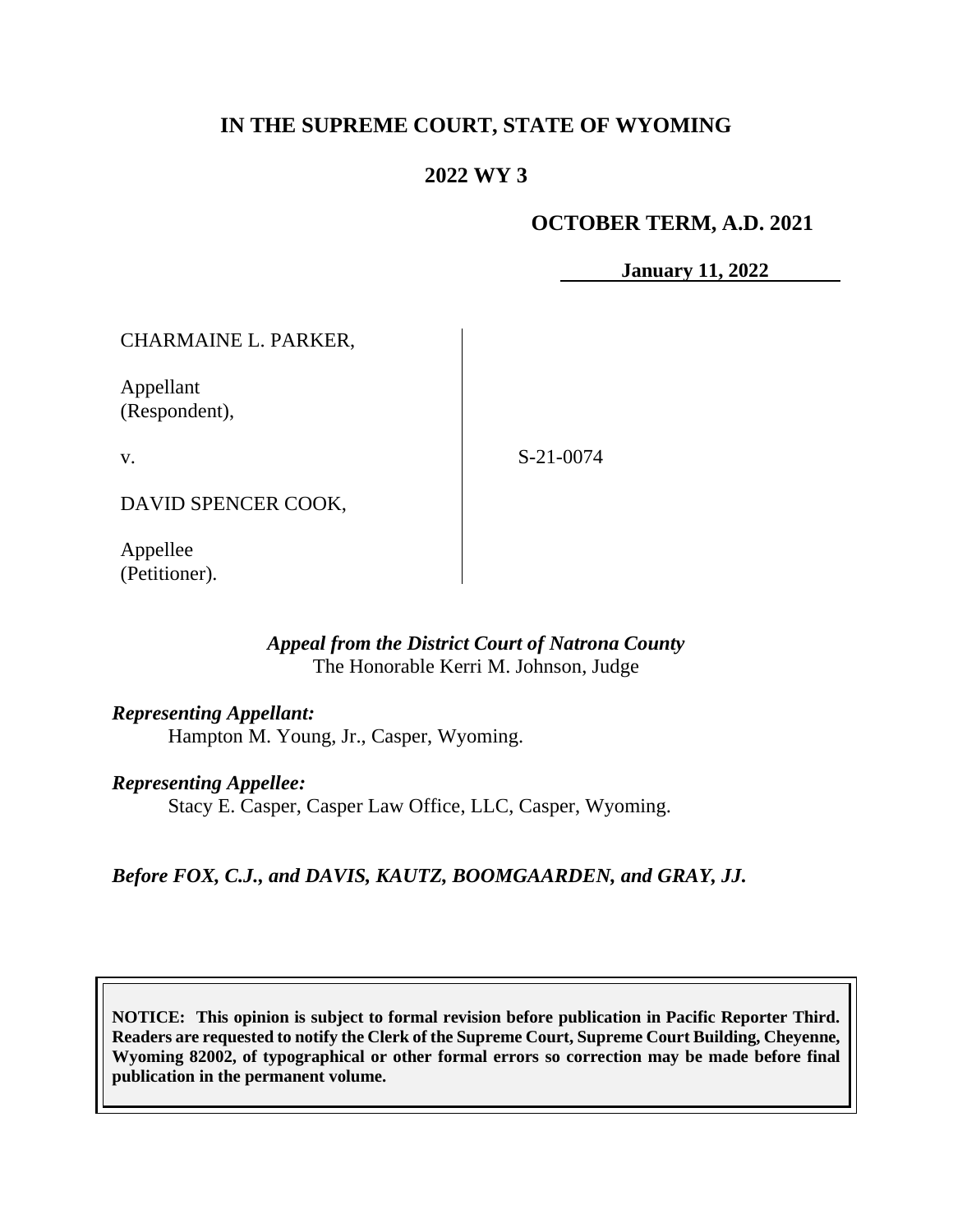#### **KAUTZ, Justice.**

[¶1] Charmaine L. Parker appeals from an order awarding her ex-husband, David Spencer Cook, custody of the parties' two minor children. Ms. Parker argues the district court erred by (1) excluding some of her mental health and counseling experts as witnesses; (2) allowing Mr. Cook's rebuttal witness to offer hearsay testimony; and (3) prohibiting her from calling a surrebuttal witness. We affirm.

#### **FACTS**

[¶2] Mr. Cook and Ms. Parker divorced in North Carolina in 2014, and Ms. Parker received custody of their two children, TMC and XMP. Ms. Parker also had custody of four older children from previous relationships. In 2019, law enforcement took the children into protective custody and arrested Ms. Parker, accusing her of assaulting an older halfsibling of TMC and XMP. Eventually the juvenile court placed custody of TMC and XMP with Mr. Cook. *See In the Interest of FP*, 2021 WY 77, 488 P.3d 943 (Wyo. 2021). While the juvenile case was open, Mr. Cook filed a civil case asking the district court to modify the original custody order to award him custody of TMC and XMP. The juvenile court closed its case, and Mr. Cook's custody modification action proceeded to trial. At the beginning of the trial, Mr. Cook asked the district court to exclude some of Ms. Parker's expert mental health witnesses because she had not provided complete summaries of their proposed testimony and had not provided any of her medical, counseling, psychiatric, or other mental health records as requested in discovery and ordered by the court. The district court excluded the witnesses. After both sides presented their cases, Mr. Cook called a rebuttal witness, Brandy Haskins, to testify. Ms. Parker objected to parts of Ms. Haskins' testimony as hearsay. The district court overruled the objections and allowed the testimony. Ms. Parker asked to present a surrebuttal witness at the conclusion of Ms. Haskins' testimony. The district court denied that request. Other facts related to each of these procedural and evidentiary matters are set out in the discussion below.

#### **STANDARD OF REVIEW**

[¶3] "A district court is generally afforded broad discretion, both in the mechanisms adopted to control discovery and in its selection of appropriate sanctions for violations of discovery" under Wyoming Rule of Civil Procedure (W.R.C.P.) 37. *Black Diamond Energy, Inc. v. Encana Oil & Gas (USA) Inc.*, 2014 WY 64, ¶ 43, 326 P.3d 904, 915 (Wyo. 2014) (citing *Roemmich v. Roemmich*, 2010 WY 115, ¶ 22, 238 P.3d 89, 95 (Wyo. 2010)); *see also Windham v. Windham*, 2015 WY 61, ¶ 16, 348 P.3d 836, 841 (Wyo. 2015). "[T]he law is clear that district courts have broad discretion to impose sanctions under the Wyoming Rules of Civil Procedure." *Brown v. Brown*, 2016 WY 120, ¶ 11, 385 P.3d 321, 324 (Wyo. 2016). Therefore, we review the court's decision to impose sanctions for an abuse of discretion. *Id*. We review a trial court's interpretation of Rule 37 (as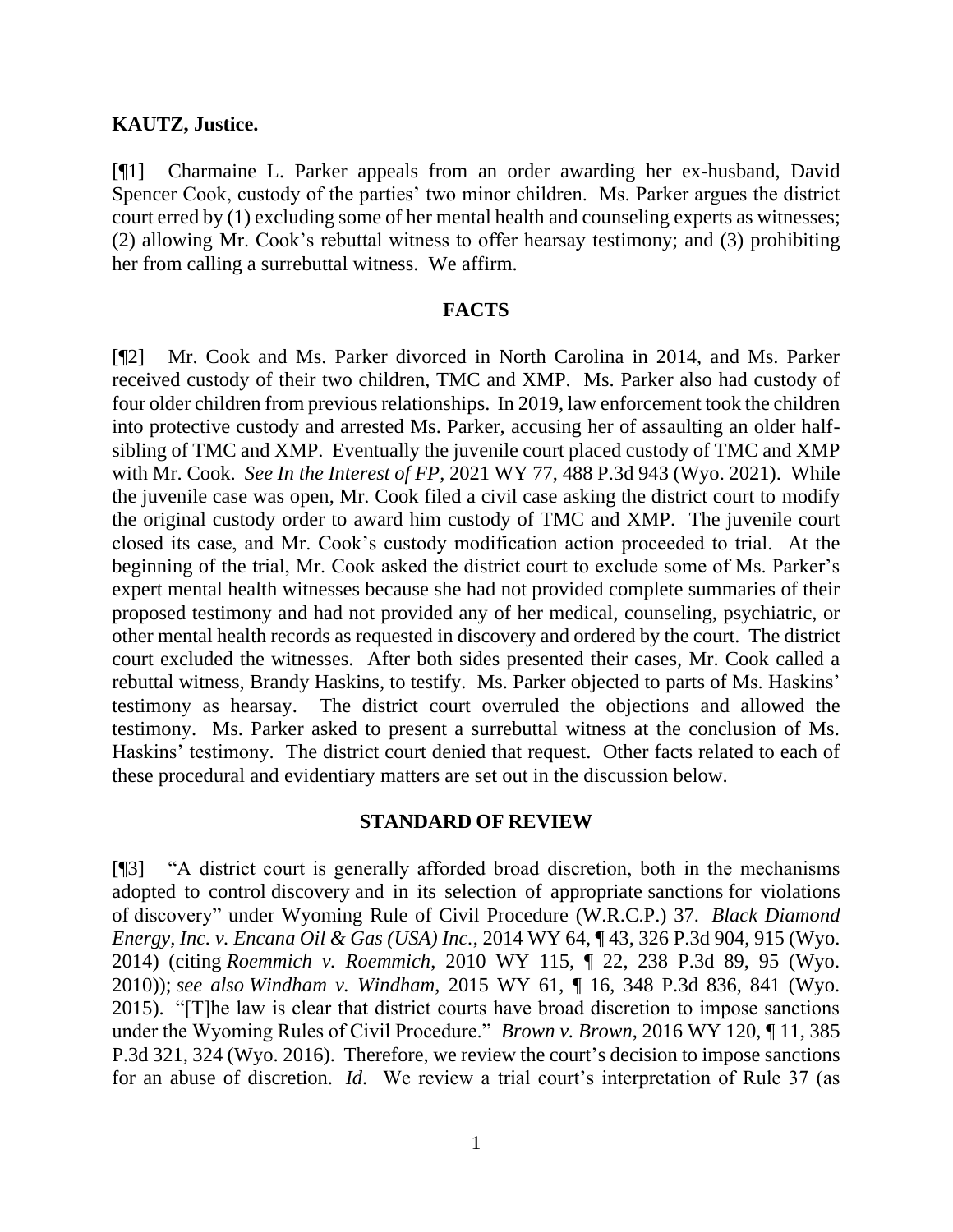opposed to its application of the rule) de novo. *Groskop as Tr. of Black Diamond Liquidating Litig. Tr. v. S&T Bank*, 2020 WY 113, ¶ 26, 471 P.3d 274, 282 (Wyo. 2020).

[¶4] Trial courts have "discretion in determining whether or not evidence is admissible. We will reverse a trial court's decision on the admissibility of evidence only if the trial court abused its discretion." *Clark v. Gale,* 966 P.2d 431, 435 (Wyo. 1998) (citing *MMOE v. MJE,* 841 P.2d 820, 828 (Wyo. 1992), and *Hodges v. State,* 904 P.2d 334, 340 (Wyo. 1995)). "'A court does not abuse its discretion unless it acts in a manner which exceeds the bounds of reason under the circumstances. In determining whether there has been an abuse of discretion, the ultimate issue is whether or not the court could [have] reasonably conclude[d] as it did.'" *Id.* (quoting *Hilterbrand v. State,* 930 P.2d 1248, 1250 (Wyo. 1997)). *See also, Rudy v. Bossard*, 997 P.2d 480, 483 (Wyo. 2000).

[¶5] "The admission of rebuttal evidence lies within the sound discretion of the trial court and an appellate court will not interfere except in cases of clear abuse of discretion." *United States v. Walton*, 552 F.2d 1354, 1366 (10th Cir. 1977).

## **DISCUSSION**

### *A. Exclusion of Witnesses*

[¶6] Mr. Cook requested, in discovery, all of Ms. Parker's "medical, counseling, psychiatric or other mental health records for the past five years." Those records related to the expert witnesses Ms. Parker planned to present at trial, as her witness designation indicated they would testify about evaluations, assessments, recommendations, and therapy provided to Ms. Parker and/or the children. Ms. Parker failed to provide the requested medical or mental health records in her pretrial disclosures and failed to provide them after an initial discovery request. After Mr. Cook filed a motion to compel discovery, the district court found the requested records were discoverable and ordered Ms. Parker to produce the records or file a specific objection with the court.

[¶7] Ms. Parker made a blanket objection to production of her medical and mental health records based on privilege and confidentiality. Mr. Cook renewed his motion to compel discovery of the medical and mental health records. At the hearing on the renewed motion, Mr. Cook requested the district court strike all of Ms. Parker's expert witnesses for her failure to comply with the court's orders. The district court again ordered Ms. Parker to produce the records and made clear a failure to comply may result in striking the expert witnesses. Ms. Parker still failed to produce the records.<sup>1</sup>

<sup>&</sup>lt;sup>1</sup> In addition to discovery requests and court orders which required Ms. Parker to produce the records, subpoenas duces tecum directed the individual experts to produce the records. They did not comply. We note that the sanctions for failure to comply with discovery are found in W.R.C.P. 37. The sanction for a witness' failure to comply with a subpoena is found in W.R.C.P. 45(e).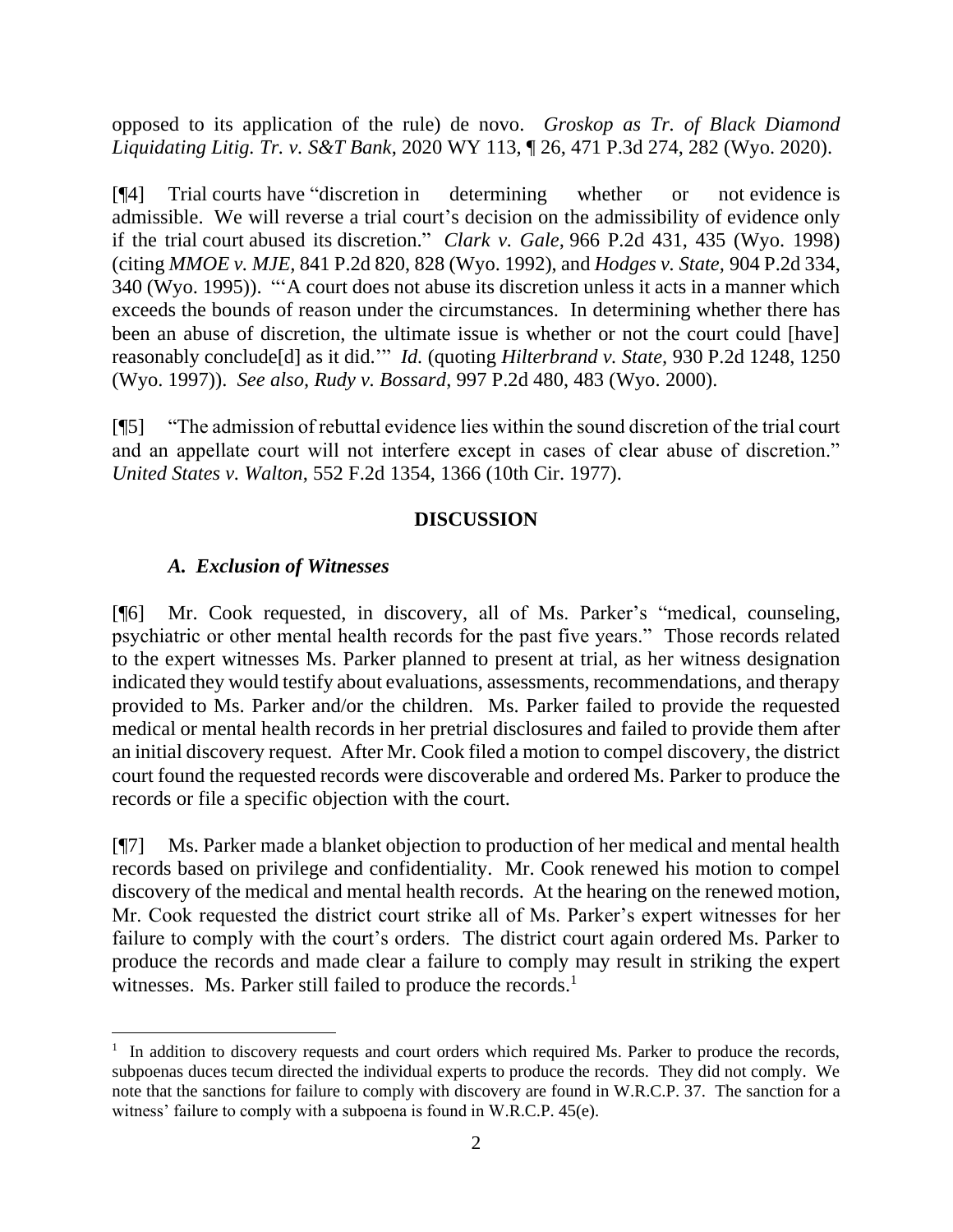[¶8] Mr. Cook again moved to strike Ms. Parker's expert witnesses. The district court heard the motion at the beginning of the trial and excluded five of Ms. Parker's designated expert witnesses because Ms. Parker had not produced their records. Ms. Parker did not make an offer of proof as to what evidence those witnesses would have provided.

[¶9] When a party fails to respond to a discovery request, the opposing party may move for an order compelling discovery. W.R.C.P.  $37(a)(3)(B)(iv)$ . If a party fails to comply with court orders compelling discovery, the court may prohibit the party "from introducing designated matters in evidence" or "from supporting or opposing designated claims or defenses." W.R.C.P. 37(b)(2)(A)(ii). However, for an issue to be considered on appeal, it must be "called to the attention of the trial court in a clear manner." *State ex rel., Dep't of Family Servs. v. Kisling,* 2013 WY 91, ¶ 16, 305 P.3d 1157, 1163 (Wyo. 2013). To challenge a trial court's ruling on a particular issue, a party must state the objection and the grounds for such objection. W.R.C.P. 46. Furthermore, error based on a trial court's ruling to exclude evidence cannot be raised unless the party makes an offer of proof in the trial court as to the substance of excluded evidence.<sup>2</sup> Wyoming Rule of Evidence (W.R.E.) 103(a)(2); *In Re Paternity of HLG*, 2016 WY 35, ¶ 29, 368 P.3d 902, 909 (Wyo. 2016); *Contreras v. Carbon Cnty. School Dist. No. 1*, 843 P.2d 589, 596 (Wyo. 1992). Without an offer of proof, "the appellate court will have a difficult time evaluating the propriety and effect" of the trial court's ruling and determining whether there was error. *Id.*

[¶10] Because Ms. Parker failed to provide an offer of proof as required by W.R.E.  $103(a)(2)$ , it is impossible for us to determine whether the excluded witnesses' testimony would have been relevant and admissible. As a result, we cannot determine that the district court improperly excluded the witnesses. Ms. Parker did not properly preserve this issue for our review.

# *B. Did the district court err in permitting Mr. Cook's rebuttal witness to offer testimony about a collateral matter?*

[¶11] Although Ms. Parker states this issue as "[d]id the Court err in permitting (Ms. Parker's) rebuttal witness to offer hearsay testimony," her argument to us does not address whether the testimony was, in fact, inadmissible hearsay. Rather, she argues the testimony was improper rebuttal because it was not directly related to evidence presented earlier in the trial.

[¶12] In her case in chief, Ms. Parker called SP, an older half-sibling of TMC and XMP, as a witness. In general, SP testified about his relationship with his siblings, the subject of this custody dispute, and events occurring in his mother's home. He expressed that he

<sup>&</sup>lt;sup>2</sup> In some instances, the substance of excluded evidence may be apparent to the court during trial based on the context of the questions asked. W.R.E. 103(a)(2). Here, the ruling excluding witnesses was made pretrial, so there were no questions asked to provide the needed context. Consequently, W.R.E. 103 required an offer of proof.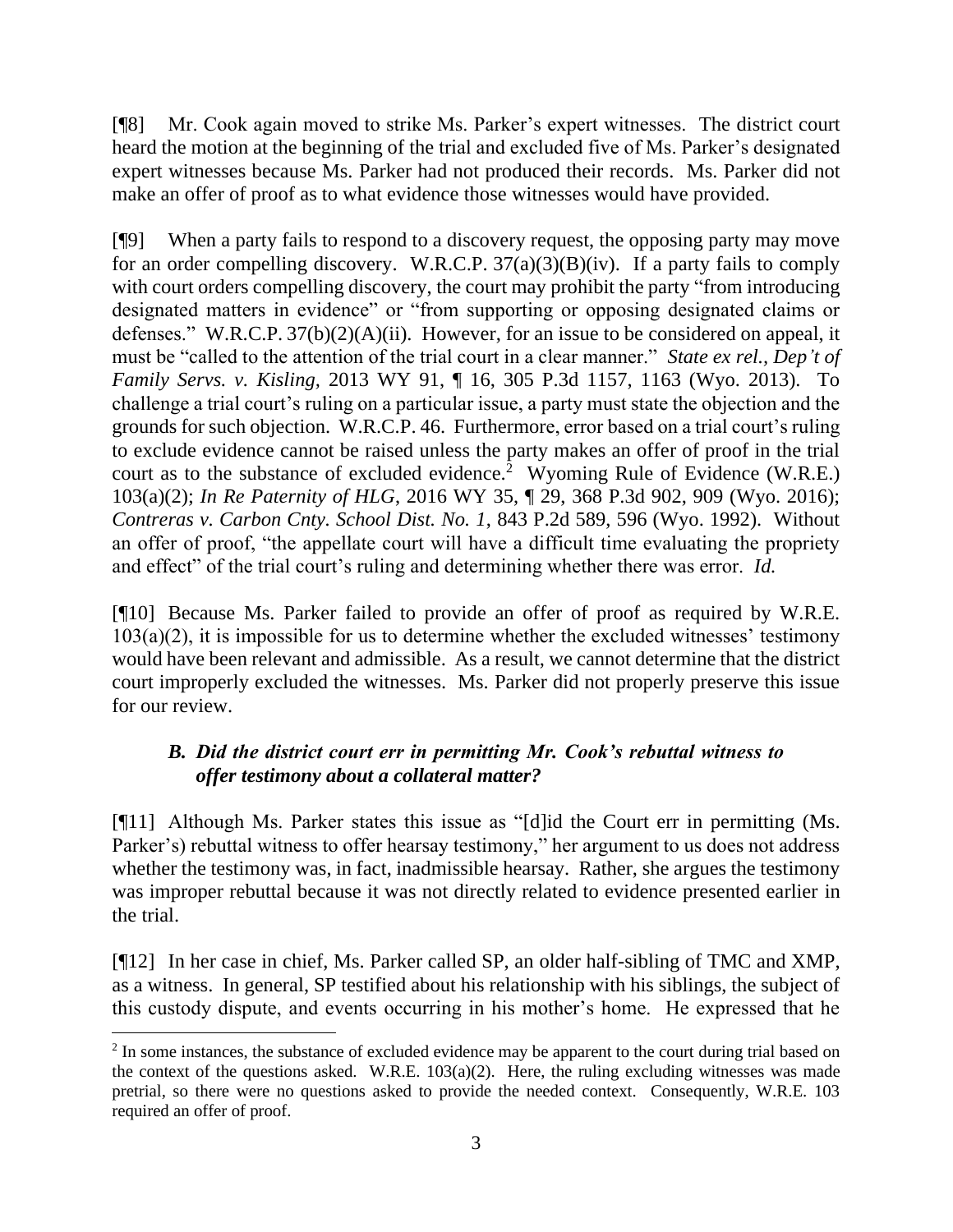thought his younger siblings should live with him and his mother. Mr. Cook called SP's former foster parent, Ms. Haskins, as a rebuttal witness. His attorney asked Ms. Haskins whether she had concerns for TMC and XMP if they lived in the same household as SP. Ms. Haskins answered, "very much so," and then attempted to support that opinion by relating statements SP allegedly made to her. Ms. Parker's attorney objected, stating, "I'm going to object to that statement on the basis of hearsay, Your Honor." The district court allowed the testimony. Later, Mr. Cook's attorney asked Ms. Haskins whether SP had told her of recent abuse Ms. Parker inflicted on him. Ms. Parker's counsel stated, "I still have an objection about hearsay …." The district court said, "I'm going to overrule."

[¶13] Ms. Parker now asserts Ms. Haskins' testimony was improper rebuttal and "collateral" to testimony provided earlier in the trial. At trial, however, the only objection she made to this testimony was that it was hearsay. Ms. Parker did not object that the testimony exceeded the proper scope of rebuttal. "We normally do not consider issues not raised or argued in the district court, except for those issues which are jurisdictional or are fundamental in nature." *Rush v. Golkowski*, 2021 WY 27, ¶ 35, 480 P.3d 1174, 1182 (Wyo. 2021) (citing *Smith v. Kelly*, 2019 WY 60, ¶ 22 n.5, 442 P.3d 297, 302 n.5 (Wyo. 2019)). The admissibility of this testimony is not a jurisdictional or fundamental issue. We decline to consider this argument, as it was not raised below.

## *C. Did the district court err when it denied Ms. Parker's request to present surrebuttal testimony?*

[¶14] Ms. Parker argues the district court erred when it denied her request to provide surrebuttal testimony. At the end of Ms. Haskins' rebuttal testimony, Ms. Parker's attorney stated, "I would like the opportunity to do surrebuttal with (two witnesses)." Without any further argument the district court ruled, "I'm not going to allow surrebuttal in this case." Ms. Parker's counsel did not make an offer of proof as to what evidence the proposed surrebuttal witnesses would have provided.

[¶15] It is within the district court's discretion whether to allow surrebuttal. *Janski v. State*, 538 P.2d 271, 279 (Wyo. 1975). We have previously held,

> "[w] hile it is true  $***$  that new facts brought out on rebuttal may properly be met by surrebuttal evidence, that rule does not permit surrebuttal merely to supply evidence which could have been given in chief or to cumulate additional evidence or to fortify evidence already given, or to supplement such evidence because it has been impeached upon rebuttal."

*Cook v. State*, 929 P. 2d 518, 520 (Wyo. 1996).